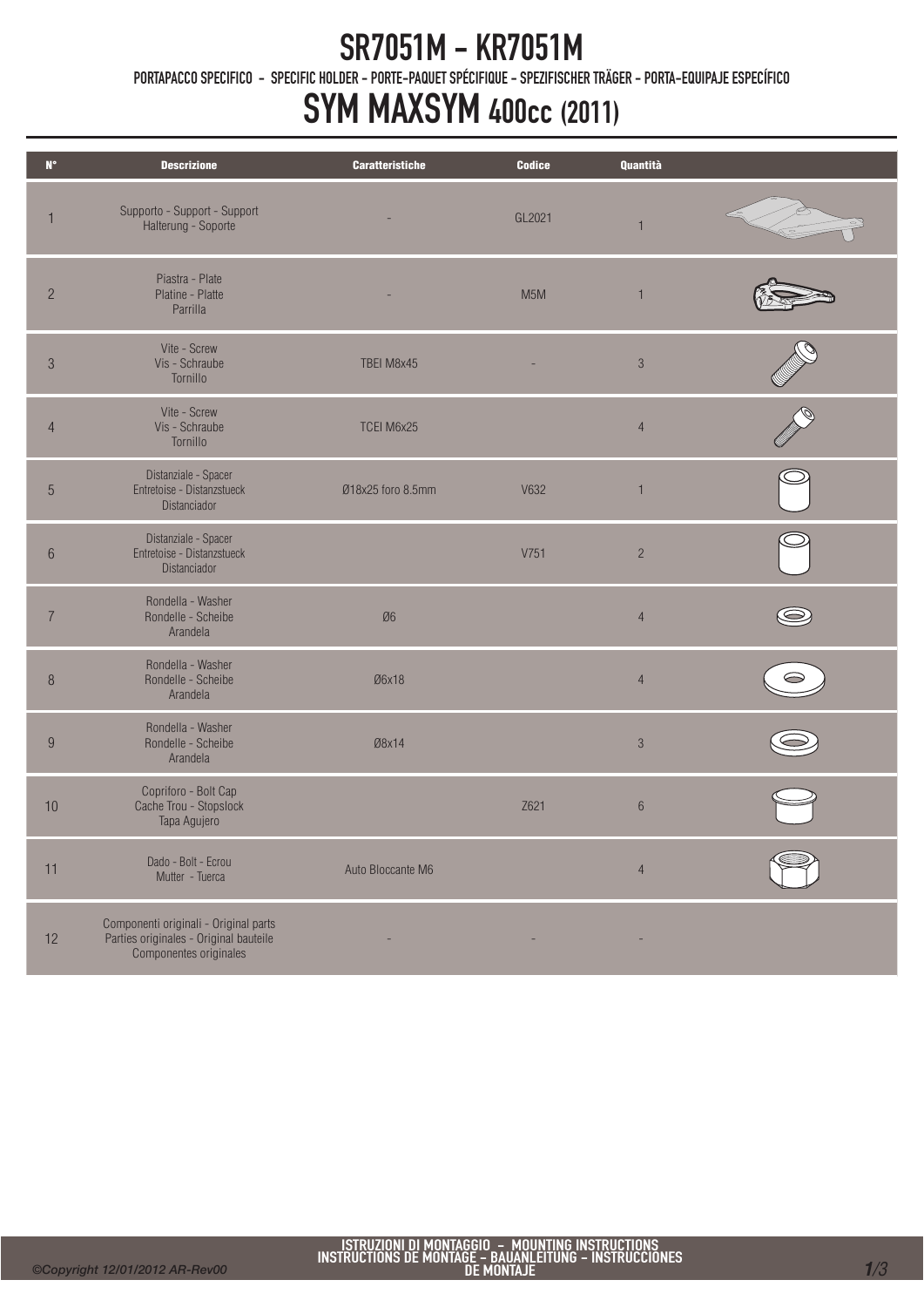#### SR7051M - KR7051M

PORTAPACCO SPECIFICO - SPECIFIC HOLDER - PORTE-PAQUET SPÉCIFIQUE - SPEZIFISCHER TRÄGER - PORTA-EQUIPAJE ESPECÍFICO

# SYM MAXSYM 400cc (2011)